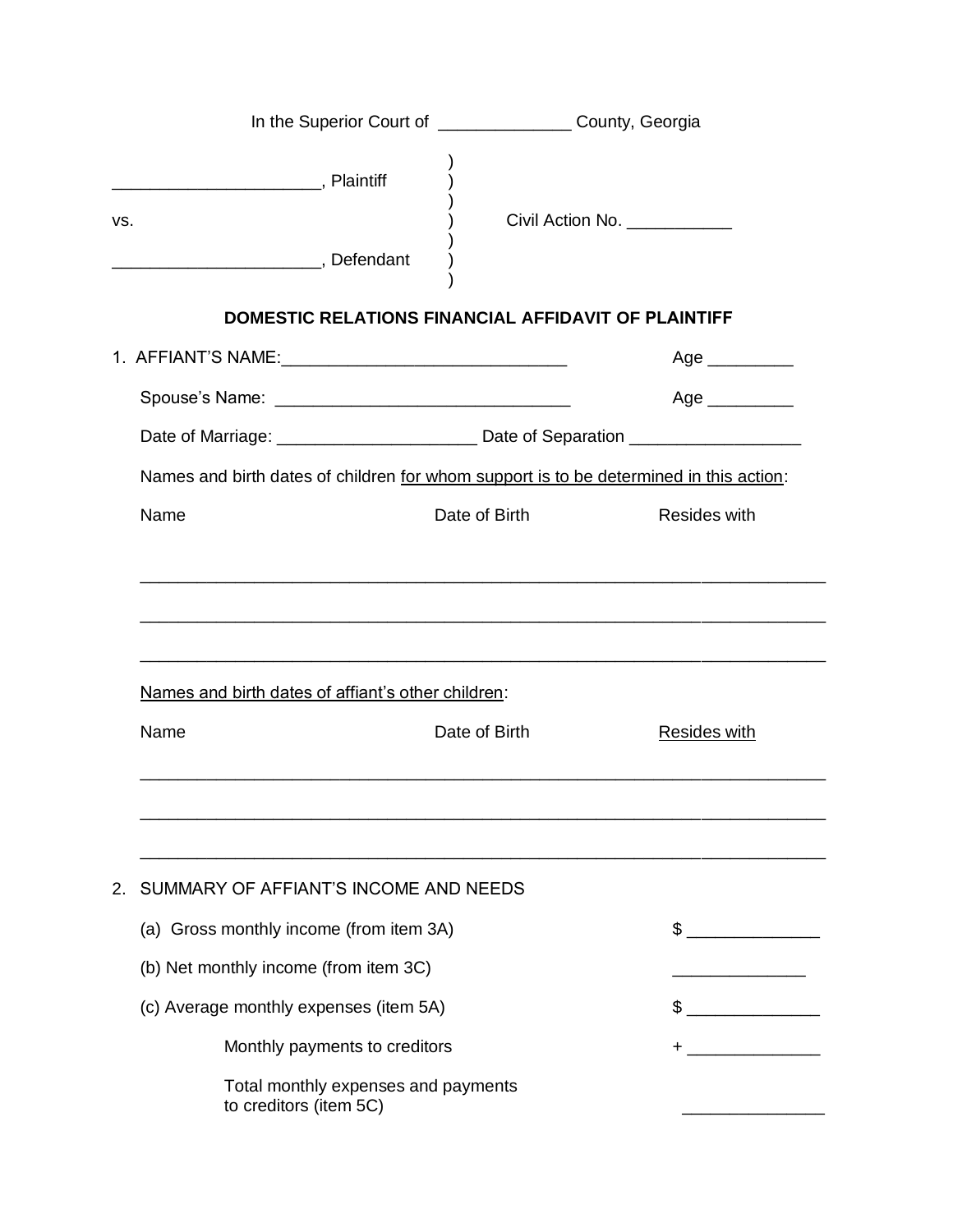(subsections (d) & (e) deleted)

3. A. AFFIANT'S GROSS MONTHLY INCOME (complete this section or attach Child Support Schedule A)

(All income must be entered based on monthly average regardless of date of receipt.)

| Salary or Wages<br>ATTACH COPIES OF 2 MOST RECENT WAGE STATEMENTS                                                                                                                                                           | \$<br>$\overline{\phantom{a}}$ . The contract of $\overline{\phantom{a}}$                                                                                                                                                                                                                                                                                           |
|-----------------------------------------------------------------------------------------------------------------------------------------------------------------------------------------------------------------------------|---------------------------------------------------------------------------------------------------------------------------------------------------------------------------------------------------------------------------------------------------------------------------------------------------------------------------------------------------------------------|
| <b>Commissions, Fees, Tips</b>                                                                                                                                                                                              | $\frac{1}{2}$                                                                                                                                                                                                                                                                                                                                                       |
| Income from self-employment, partnership, close corporations,<br>and independent contracts (gross receipts minus ordinary<br>and necessary expenses required to produce income)<br>ATTACH SHEET ITEMIZING YOUR CALCULATIONS | $\sim$                                                                                                                                                                                                                                                                                                                                                              |
| Rental Income (gross receipts minus ordinary and<br>necessary expenses required to produce income)<br>ATTACH SHEET ITEMIZING YOUR CALCULATIONS                                                                              |                                                                                                                                                                                                                                                                                                                                                                     |
| <b>Bonuses</b>                                                                                                                                                                                                              |                                                                                                                                                                                                                                                                                                                                                                     |
| <b>Overtime Payments</b>                                                                                                                                                                                                    | $\begin{picture}(20,10) \put(0,0){\line(1,0){10}} \put(15,0){\line(1,0){10}} \put(15,0){\line(1,0){10}} \put(15,0){\line(1,0){10}} \put(15,0){\line(1,0){10}} \put(15,0){\line(1,0){10}} \put(15,0){\line(1,0){10}} \put(15,0){\line(1,0){10}} \put(15,0){\line(1,0){10}} \put(15,0){\line(1,0){10}} \put(15,0){\line(1,0){10}} \put(15,0){\line(1$                 |
| <b>Severance Pay</b>                                                                                                                                                                                                        | $\begin{picture}(20,20) \put(0,0){\vector(1,0){100}} \put(15,0){\vector(1,0){100}} \put(15,0){\vector(1,0){100}} \put(15,0){\vector(1,0){100}} \put(15,0){\vector(1,0){100}} \put(15,0){\vector(1,0){100}} \put(15,0){\vector(1,0){100}} \put(15,0){\vector(1,0){100}} \put(15,0){\vector(1,0){100}} \put(15,0){\vector(1,0){100}} \put(15,0){\vector(1,0){100}} \$ |
| Recurring Income from Pensions or Retirement Plans                                                                                                                                                                          | $\begin{picture}(20,20) \put(0,0){\vector(1,0){100}} \put(15,0){\vector(1,0){100}} \put(15,0){\vector(1,0){100}} \put(15,0){\vector(1,0){100}} \put(15,0){\vector(1,0){100}} \put(15,0){\vector(1,0){100}} \put(15,0){\vector(1,0){100}} \put(15,0){\vector(1,0){100}} \put(15,0){\vector(1,0){100}} \put(15,0){\vector(1,0){100}} \put(15,0){\vector(1,0){100}} \$ |
| <b>Interest and Dividends</b>                                                                                                                                                                                               | $\frac{1}{2}$                                                                                                                                                                                                                                                                                                                                                       |
| <b>Trust Income</b>                                                                                                                                                                                                         |                                                                                                                                                                                                                                                                                                                                                                     |
| <b>Income from Annuities</b>                                                                                                                                                                                                | $\qquad \qquad \$$                                                                                                                                                                                                                                                                                                                                                  |
| <b>Capital Gains</b>                                                                                                                                                                                                        | $\begin{picture}(20,20) \put(0,0){\line(1,0){100}} \put(15,0){\line(1,0){100}} \put(15,0){\line(1,0){100}} \put(15,0){\line(1,0){100}} \put(15,0){\line(1,0){100}} \put(15,0){\line(1,0){100}} \put(15,0){\line(1,0){100}} \put(15,0){\line(1,0){100}} \put(15,0){\line(1,0){100}} \put(15,0){\line(1,0){100}} \put(15,0){\line(1,0){100}} \$                       |
| <b>Social Security Disability or Retirement Benefits</b>                                                                                                                                                                    |                                                                                                                                                                                                                                                                                                                                                                     |
| <b>Workers' Compensation Benefits</b>                                                                                                                                                                                       |                                                                                                                                                                                                                                                                                                                                                                     |
| <b>Unemployment Benefits</b>                                                                                                                                                                                                | $\begin{picture}(20,20) \put(0,0){\vector(1,0){100}} \put(15,0){\vector(1,0){100}} \put(15,0){\vector(1,0){100}} \put(15,0){\vector(1,0){100}} \put(15,0){\vector(1,0){100}} \put(15,0){\vector(1,0){100}} \put(15,0){\vector(1,0){100}} \put(15,0){\vector(1,0){100}} \put(15,0){\vector(1,0){100}} \put(15,0){\vector(1,0){100}} \put(15,0){\vector(1,0){100}} \$ |
| Judgments from Personal Injury or Other Civil Cases                                                                                                                                                                         |                                                                                                                                                                                                                                                                                                                                                                     |
| Gifts (cash or other gifts that can be converted to cash)                                                                                                                                                                   | \$                                                                                                                                                                                                                                                                                                                                                                  |
| Prizes/Lottery Winnings                                                                                                                                                                                                     | \$                                                                                                                                                                                                                                                                                                                                                                  |
| Alimony and maintenance from persons not in this case                                                                                                                                                                       | $\begin{picture}(20,20) \put(0,0){\line(1,0){100}} \put(15,0){\line(1,0){100}} \put(15,0){\line(1,0){100}} \put(15,0){\line(1,0){100}} \put(15,0){\line(1,0){100}} \put(15,0){\line(1,0){100}} \put(15,0){\line(1,0){100}} \put(15,0){\line(1,0){100}} \put(15,0){\line(1,0){100}} \put(15,0){\line(1,0){100}} \put(15,0){\line(1,0){100}} \$                       |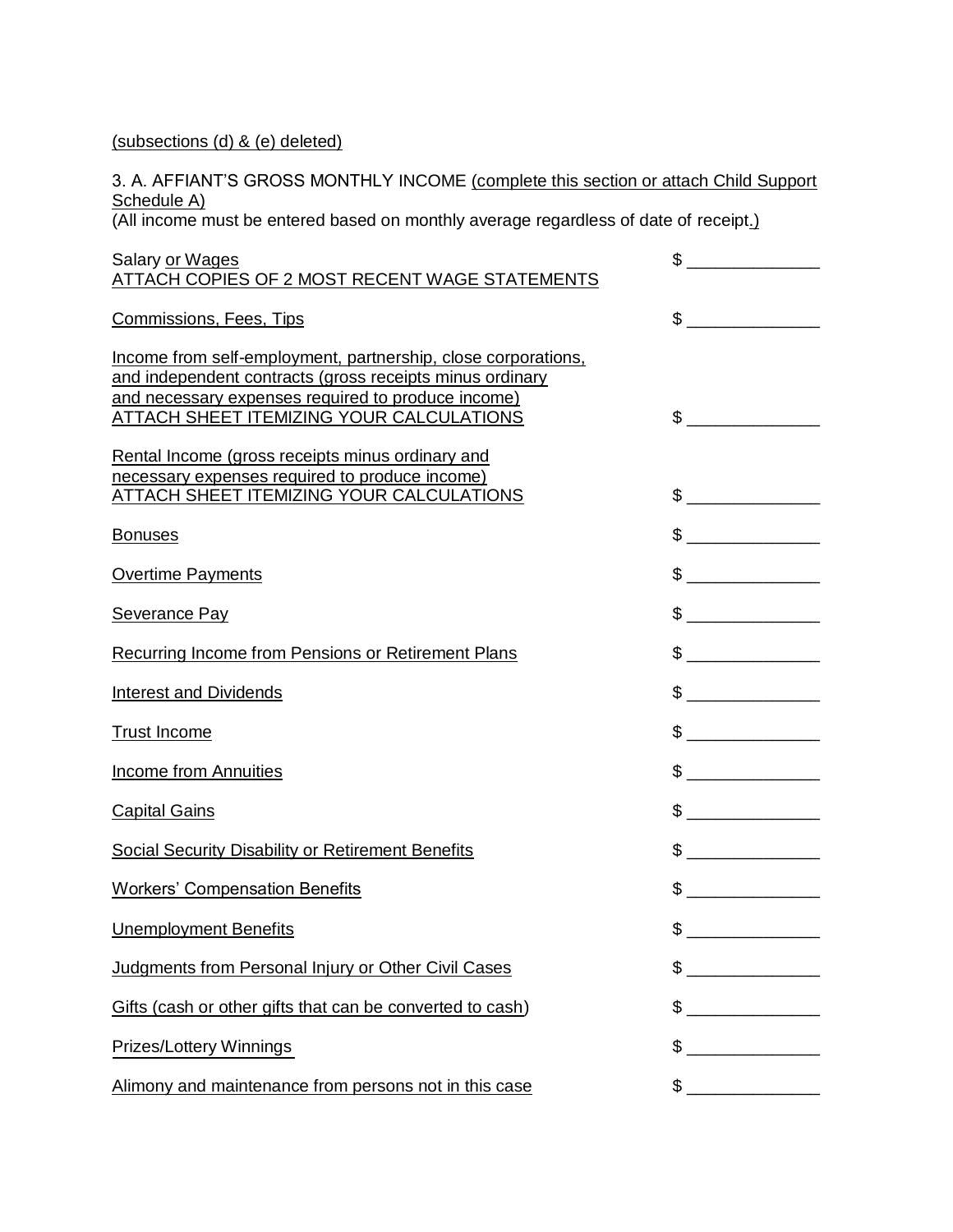| Assets which are used for support of family                                                                                                                      |                     |
|------------------------------------------------------------------------------------------------------------------------------------------------------------------|---------------------|
| <b>Fringe Benefits (if significantly reduce living expenses)</b>                                                                                                 | $\frac{1}{2}$       |
| Any other income (do NOT include means-tested<br>Public assistance, such as TANF or food stamps)                                                                 | $\sim$ $\sim$       |
| <b>GROSS MONTHLY INCOME</b><br>(prior section B deleted)<br>B. Affiant's Net Monthly Income from employment<br>(deducting only state and federal taxes and FICA) | \$<br>$\sim$ $\sim$ |
| Affiant's pay period (i.e., weekly, monthly, etc.)                                                                                                               |                     |
| Number of exemptions claimed                                                                                                                                     |                     |

4. ASSETS

(If you claim or agree that all or part of an asset is non-marital, indicate the non-marital portion under the appropriate spouse's column and state the amount and the basis: pre-marital, gift, inheritance, source of funds, etc.).

| <b>Description</b>                                                    | Value        | <b>Separate Asset</b><br>of the Husband | <b>Separate Asset</b><br>of the Wife | <b>Basis of the</b><br><b>Claim</b> |
|-----------------------------------------------------------------------|--------------|-----------------------------------------|--------------------------------------|-------------------------------------|
| Cash                                                                  |              | $\frac{1}{2}$                           |                                      |                                     |
| Stocks, bonds                                                         |              |                                         |                                      |                                     |
| CD's/Money Market<br><b>Accounts</b>                                  |              |                                         |                                      |                                     |
| <b>Bank Accounts</b><br>(list each account):                          |              |                                         |                                      |                                     |
|                                                                       | $\mathbb{S}$ |                                         |                                      |                                     |
|                                                                       |              | $\frac{1}{2}$                           |                                      |                                     |
|                                                                       | $\mathbb{S}$ |                                         |                                      |                                     |
| <b>Retirement Pensions,</b><br>401K, IRA, or<br><b>Profit Sharing</b> | \$           |                                         |                                      |                                     |
| Money owed you:                                                       |              | $\frac{1}{2}$                           |                                      |                                     |
| <b>Tax Refund</b><br>owed you:                                        | \$           |                                         |                                      |                                     |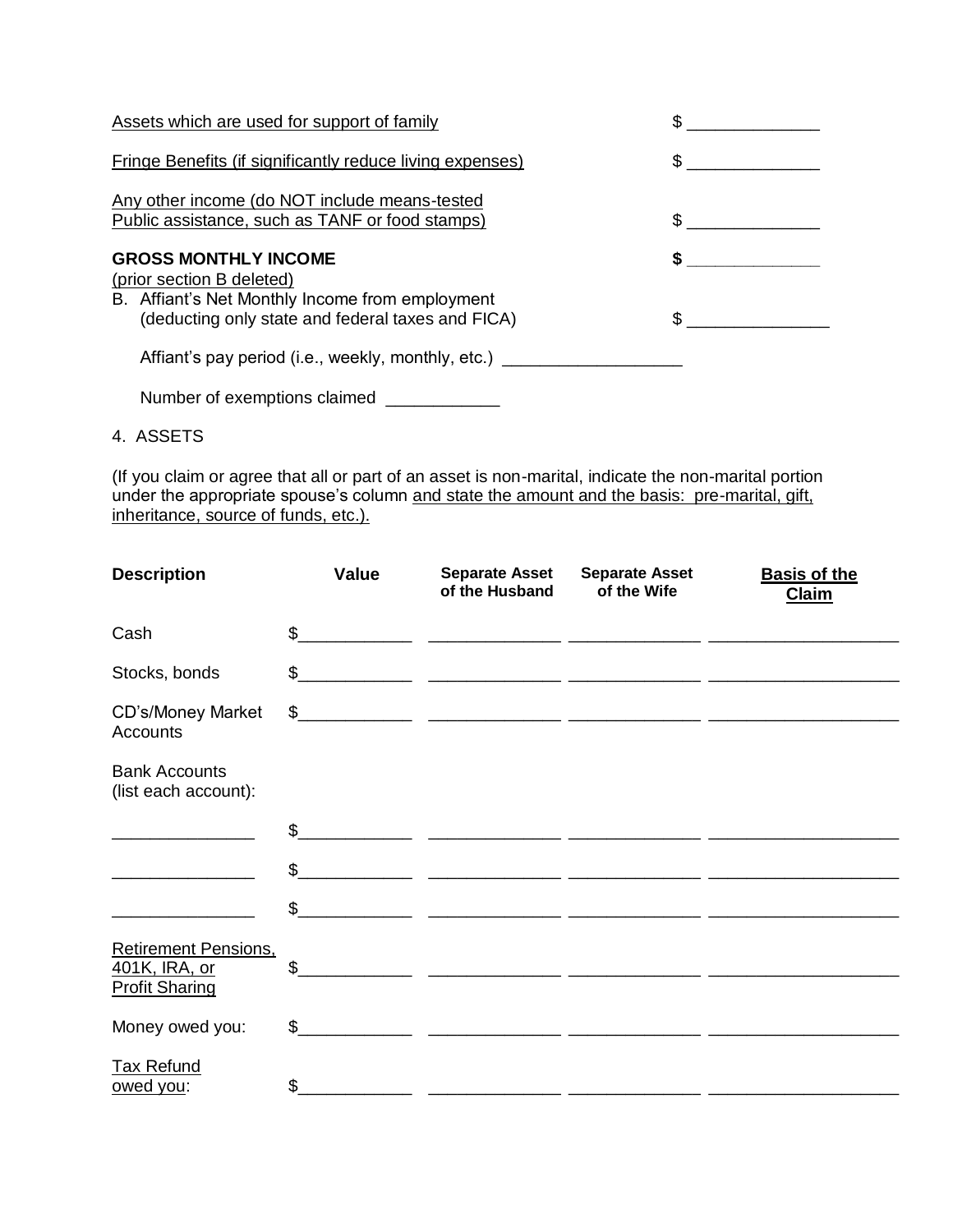**Real Estate:** 

|                                               | home:                               | \$                                                                                                                          |               |                            |                                                                                                                         |               |  |
|-----------------------------------------------|-------------------------------------|-----------------------------------------------------------------------------------------------------------------------------|---------------|----------------------------|-------------------------------------------------------------------------------------------------------------------------|---------------|--|
|                                               | debt owed:                          | \$<br><u> 1999 - Alban Santan Barat III a Santan Barat III a Santan Barat III a Santan Barat III a Santan Barat III a S</u> |               |                            |                                                                                                                         |               |  |
|                                               | other:                              | \$                                                                                                                          |               |                            |                                                                                                                         |               |  |
|                                               | debt owed:                          | \$                                                                                                                          |               |                            |                                                                                                                         |               |  |
|                                               | Automobiles/Vehicles:<br>Vehicle 1: |                                                                                                                             |               |                            |                                                                                                                         |               |  |
|                                               | debt owed:<br>Vehicle 2:            | \$                                                                                                                          |               |                            |                                                                                                                         |               |  |
|                                               | debt owed:                          | $\frac{1}{\sqrt{2}}$                                                                                                        |               |                            |                                                                                                                         |               |  |
|                                               | Life Insurance<br>(net cash value): |                                                                                                                             |               |                            |                                                                                                                         |               |  |
|                                               | Furniture/furnishings:              | \$                                                                                                                          |               |                            |                                                                                                                         |               |  |
| Jewelry:                                      |                                     | \$                                                                                                                          |               |                            | <u> 1999 - Jan James James, maria (f. 1989)</u>                                                                         |               |  |
| Collectibles:                                 |                                     |                                                                                                                             |               |                            | $\frac{1}{2}$                                                                                                           |               |  |
| Other Assets:                                 |                                     | \$                                                                                                                          |               |                            |                                                                                                                         |               |  |
|                                               |                                     | \$<br><u> 1999 - Jan James James, martin amerikan personal (h. 1908).</u>                                                   |               |                            |                                                                                                                         |               |  |
|                                               |                                     | \$                                                                                                                          |               |                            |                                                                                                                         |               |  |
|                                               |                                     | \$                                                                                                                          |               |                            | <u> 1989 - Johann John Stoff, deutscher Stoff und der Stoff und der Stoff und der Stoff und der Stoff und der Stoff</u> |               |  |
|                                               | <b>Total Assets:</b>                | \$                                                                                                                          |               |                            |                                                                                                                         |               |  |
|                                               | 5. A. AVERAGE MONTHLY EXPENSES      |                                                                                                                             |               |                            |                                                                                                                         |               |  |
| <b>HOUSEHOLD</b><br>Mortgage or rent payments |                                     | $\frac{1}{2}$                                                                                                               | Cable TV      |                            | $\frac{1}{2}$                                                                                                           |               |  |
| Property taxes                                |                                     |                                                                                                                             | $\frac{1}{2}$ | Items                      | Misc. household and grocery                                                                                             | $\sim$        |  |
| Homeowner/Renter Insurance                    |                                     |                                                                                                                             | $\sim$        | Meals outside the home     |                                                                                                                         | $\mathbb{S}$  |  |
| Electricity                                   |                                     |                                                                                                                             |               | Other                      |                                                                                                                         | $\frac{1}{2}$ |  |
| Water                                         |                                     |                                                                                                                             | $\frac{1}{2}$ | <b>AUTOMOBILE</b>          |                                                                                                                         |               |  |
| Garbage and Sewer                             |                                     |                                                                                                                             |               | $\sim$<br>Gasoline and oil |                                                                                                                         |               |  |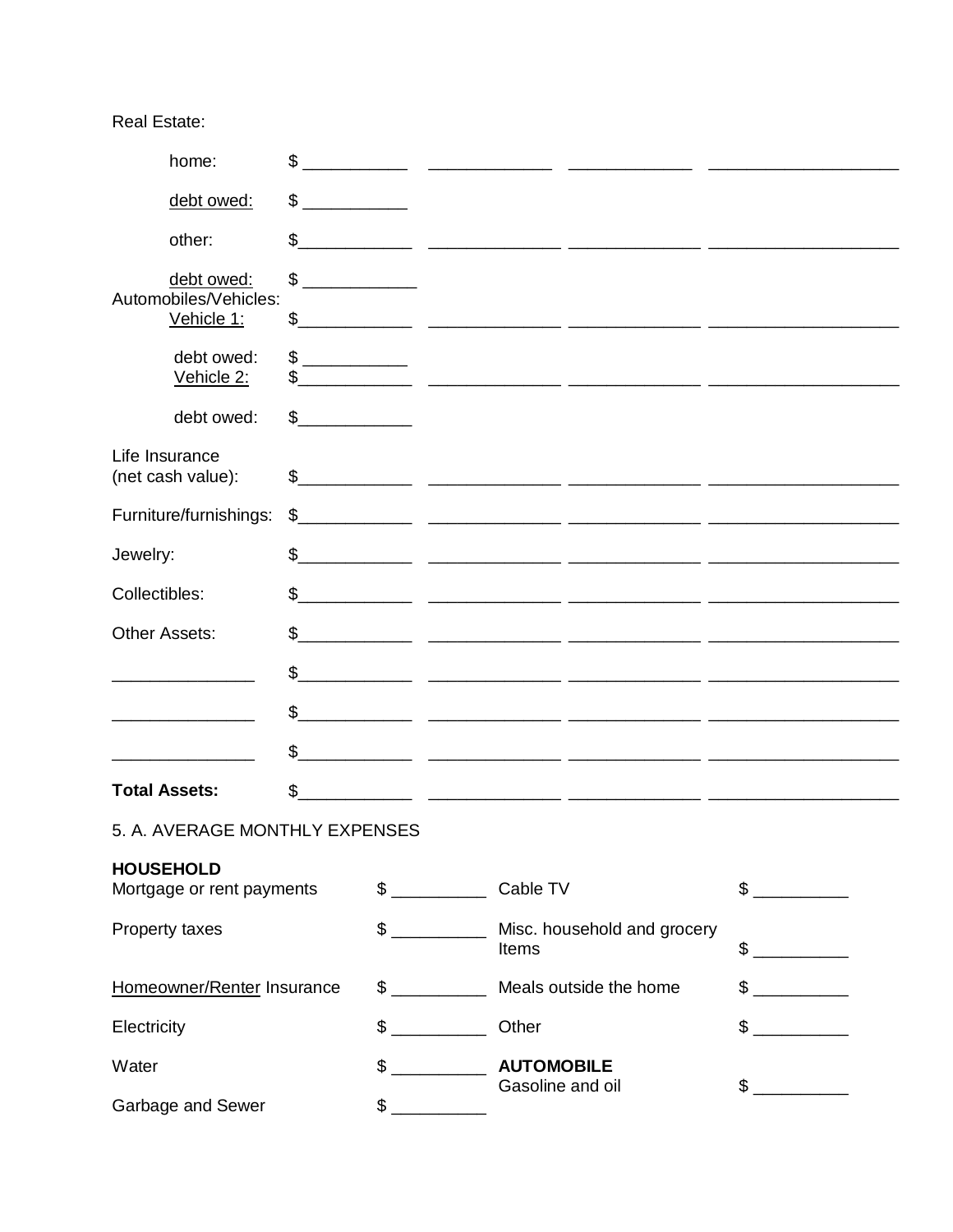|                |                                                                     |                                                                                                                                                                                                                                                                                                                                                                                                                                         | Repairs                                                                   | \$                   |  |
|----------------|---------------------------------------------------------------------|-----------------------------------------------------------------------------------------------------------------------------------------------------------------------------------------------------------------------------------------------------------------------------------------------------------------------------------------------------------------------------------------------------------------------------------------|---------------------------------------------------------------------------|----------------------|--|
|                | Telephone:<br>residential line:                                     | $\begin{picture}(20,20) \put(0,0){\line(1,0){10}} \put(15,0){\line(1,0){10}} \put(15,0){\line(1,0){10}} \put(15,0){\line(1,0){10}} \put(15,0){\line(1,0){10}} \put(15,0){\line(1,0){10}} \put(15,0){\line(1,0){10}} \put(15,0){\line(1,0){10}} \put(15,0){\line(1,0){10}} \put(15,0){\line(1,0){10}} \put(15,0){\line(1,0){10}} \put(15,0){\line(1$                                                                                     | Auto tags and license                                                     | $\frac{1}{2}$        |  |
|                | cellular telephone:                                                 | $\sim$                                                                                                                                                                                                                                                                                                                                                                                                                                  | Insurance                                                                 | $\frac{1}{2}$        |  |
| Gas            |                                                                     | $\frac{1}{2}$                                                                                                                                                                                                                                                                                                                                                                                                                           | <b>OTHER VEHICLES</b><br>(boats, trailers, RVs, etc.)<br>Gasoline and oil | $\sim$               |  |
|                | Repairs and maintenance:                                            | \$                                                                                                                                                                                                                                                                                                                                                                                                                                      | Repairs                                                                   | $\frac{1}{\sqrt{2}}$ |  |
| Lawn Care      |                                                                     | $\mathfrak{S}$<br>$\frac{1}{1-\frac{1}{1-\frac{1}{1-\frac{1}{1-\frac{1}{1-\frac{1}{1-\frac{1}{1-\frac{1}{1-\frac{1}{1-\frac{1}{1-\frac{1}{1-\frac{1}{1-\frac{1}{1-\frac{1}{1-\frac{1}{1-\frac{1}{1-\frac{1}{1-\frac{1}{1-\frac{1}{1-\frac{1}{1-\frac{1}{1-\frac{1}{1-\frac{1}{1-\frac{1}{1-\frac{1}{1-\frac{1}{1-\frac{1}{1-\frac{1}{1-\frac{1}{1-\frac{1}{1-\frac{1}{1-\frac{1}{1-\frac{1}{1-\frac{1}{1-\frac{1}{1-\frac{1}{1-\frac{1$ |                                                                           |                      |  |
|                | \$<br><b>Pest Control</b>                                           |                                                                                                                                                                                                                                                                                                                                                                                                                                         | Tags and license                                                          | $\frac{1}{2}$        |  |
|                |                                                                     |                                                                                                                                                                                                                                                                                                                                                                                                                                         | Insurance                                                                 | \$                   |  |
|                | <b>CHILDREN'S EXPENSES</b>                                          |                                                                                                                                                                                                                                                                                                                                                                                                                                         | <b>AFFIANT'S OTHER EXPENSES</b>                                           |                      |  |
|                | Child care (total monthly cost)                                     | $\sim$                                                                                                                                                                                                                                                                                                                                                                                                                                  | Dry cleaning/laundry                                                      | $\mathbb S$          |  |
|                | School tuition                                                      | $\frac{1}{2}$                                                                                                                                                                                                                                                                                                                                                                                                                           | Clothing                                                                  | $\mathbb S$          |  |
| Tutoring       |                                                                     | $\frac{1}{2}$                                                                                                                                                                                                                                                                                                                                                                                                                           | Medical, dental, prescription<br>(out of pocket/uncovered expenses)       | $\frac{1}{2}$        |  |
|                | Private lessons (e.g., music, dance)                                | $\frac{1}{2}$                                                                                                                                                                                                                                                                                                                                                                                                                           | Affiant's gifts (special holidays)                                        | $\sim$               |  |
|                | School supplies/expenses                                            | $\sim$                                                                                                                                                                                                                                                                                                                                                                                                                                  | Entertainment                                                             | $\frac{1}{\sqrt{2}}$ |  |
|                | Lunch Money                                                         | $\frac{1}{2}$                                                                                                                                                                                                                                                                                                                                                                                                                           | Recreational Expenses (e.g.,<br>fitness)                                  | $\frac{1}{2}$        |  |
|                | <b>Other Educational Expenses (list)</b>                            |                                                                                                                                                                                                                                                                                                                                                                                                                                         | Vacations                                                                 |                      |  |
|                |                                                                     |                                                                                                                                                                                                                                                                                                                                                                                                                                         | <b>Travel Expenses for Visitation</b>                                     |                      |  |
|                |                                                                     | $\mathsf S$                                                                                                                                                                                                                                                                                                                                                                                                                             | Publications                                                              | \$                   |  |
| Allowance      |                                                                     | $\frac{1}{2}$                                                                                                                                                                                                                                                                                                                                                                                                                           | Dues, clubs                                                               | $$_-$                |  |
| Clothing       |                                                                     | $\mathfrak s$                                                                                                                                                                                                                                                                                                                                                                                                                           | Religious and charities                                                   | \$                   |  |
| <b>Diapers</b> |                                                                     | $\sim$                                                                                                                                                                                                                                                                                                                                                                                                                                  | Pet expenses                                                              |                      |  |
|                | Medical, dental, prescription<br>(out of pocket/uncovered expenses) | \$                                                                                                                                                                                                                                                                                                                                                                                                                                      | Alimony paid to former spouse                                             | $\mathbb S$          |  |
|                | Grooming, hygiene                                                   | \$                                                                                                                                                                                                                                                                                                                                                                                                                                      | Child support paid for other<br>children                                  | \$                   |  |
|                | Gifts from children to others                                       | $\mathfrak{S}_-$                                                                                                                                                                                                                                                                                                                                                                                                                        | Date of initial order:                                                    |                      |  |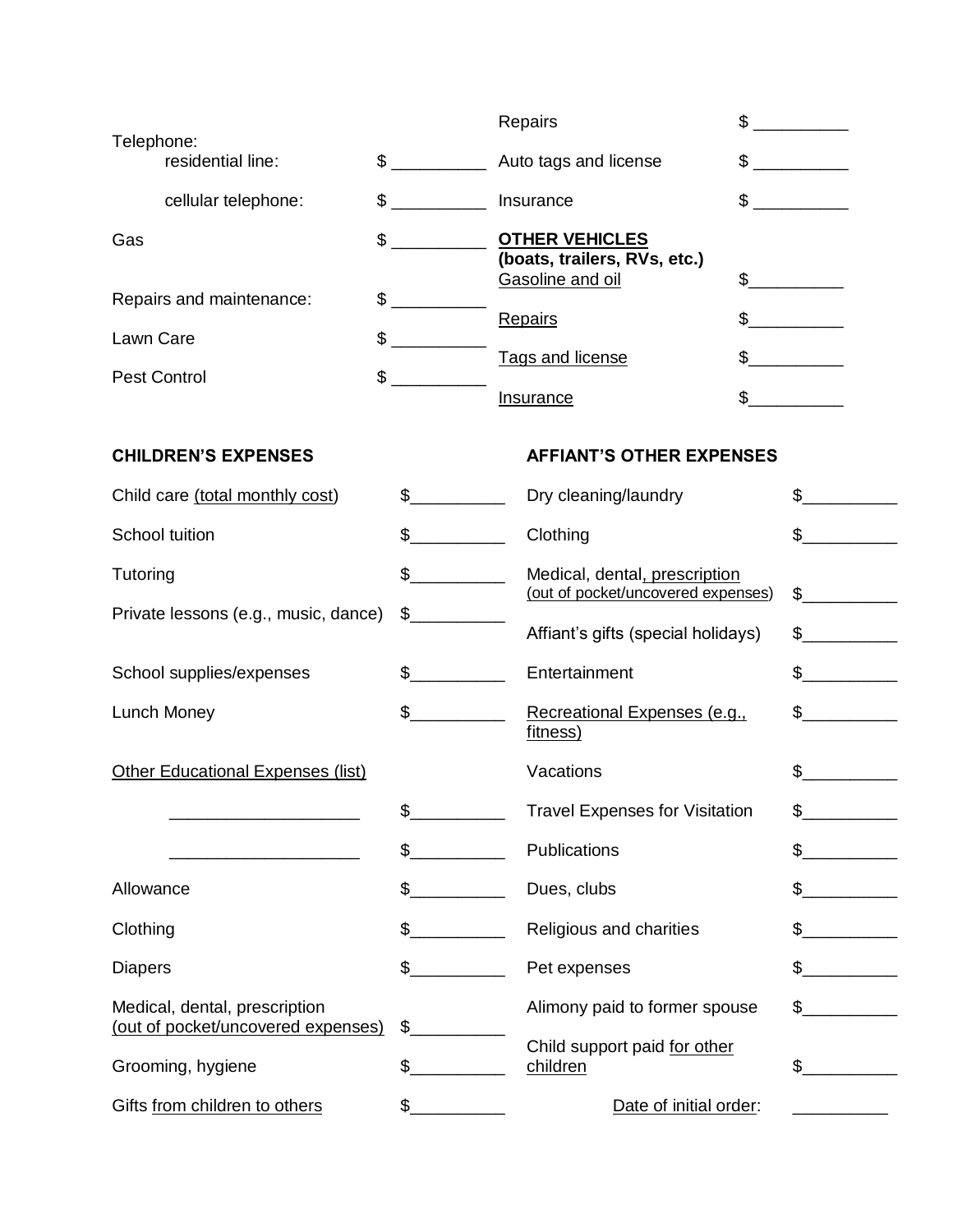| Entertainment                                                                 | \$  | Other (attach sheet)             | \$ |
|-------------------------------------------------------------------------------|-----|----------------------------------|----|
| Activities (including extra-curricular,<br>school, religious, cultural, etc.) | \$  |                                  |    |
| <b>Summer Camps</b>                                                           | \$  |                                  |    |
| <b>OTHER INSURANCE</b>                                                        |     |                                  |    |
| Health                                                                        | \$  |                                  |    |
| Child(ren)'s portion:                                                         |     | \$                               |    |
| Dental                                                                        | \$  |                                  |    |
| Child(ren)'s portion:                                                         |     | \$                               |    |
| Vision                                                                        | \$. |                                  |    |
| Child(ren)'s portion:                                                         |     |                                  |    |
| Life                                                                          | \$  |                                  |    |
| Relationship of Beneficiary:                                                  |     |                                  |    |
| <b>Disability</b>                                                             | \$  |                                  |    |
| Other(specify):                                                               | \$. |                                  |    |
|                                                                               |     | <b>TOTAL ABOVE EXPENSES</b><br>S |    |

## **B. PAYMENTS TO CREDITORS**

(please check one) To Whom: **Balance Due | Monthly Payment Joint Plaintiff Defendant** 

TOTAL MONTHLY PAYMENTS TO CREDITORS:  $\frac{1}{2}$  \_\_\_\_\_\_\_\_\_\_\_\_\_\_\_\_\_\_\_\_\_\_\_\_\_\_\_\_\_\_\_\_\_